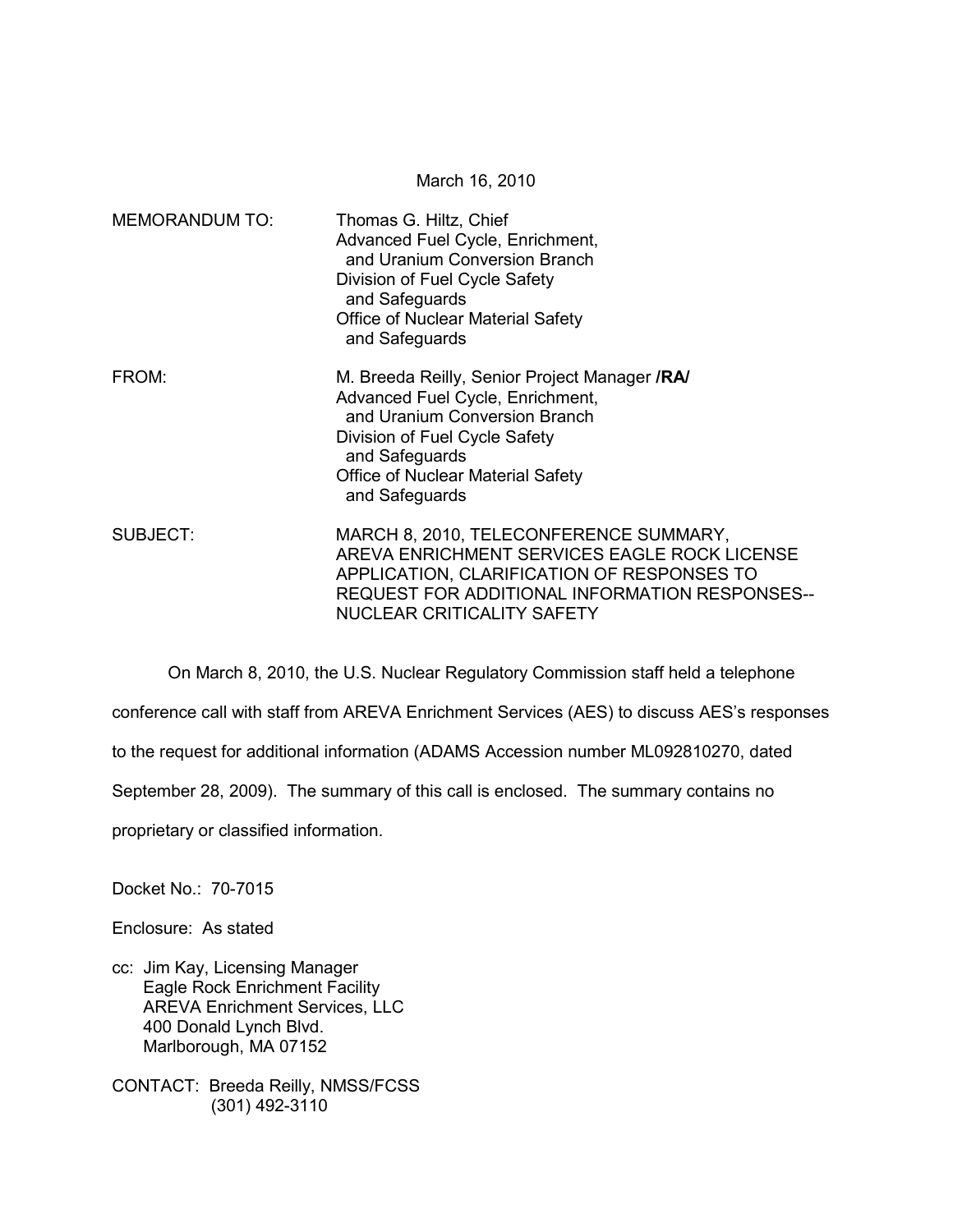|                | March 16, 2010                                                                                                                                                                                                               |  |
|----------------|------------------------------------------------------------------------------------------------------------------------------------------------------------------------------------------------------------------------------|--|
| MEMORANDUM TO: | Thomas G. Hiltz, Chief<br>Advanced Fuel Cycle, Enrichment,<br>and Uranium Conversion Branch<br>Division of Fuel Cycle Safety<br>and Safeguards<br>Office of Nuclear Material Safety<br>and Safeguards                        |  |
| FROM:          | M. Breeda Reilly, Senior Project Manager /RA/<br>Advanced Fuel Cycle, Enrichment,<br>and Uranium Conversion Branch<br>Division of Fuel Cycle Safety<br>and Safeguards<br>Office of Nuclear Material Safety<br>and Safeguards |  |
| SUBJECT:       | MARCH 8, 2010, TELECONFERENCE SUMMARY,<br>AREVA ENRICHMENT SERVICES EAGLE ROCK LICENSE<br>APPLICATION, CLARIFICATION OF RESPONSES TO<br>REQUEST FOR ADDITIONAL INFORMATION RESPONSES--<br>NUCLEAR CRITICALITY SAFETY         |  |

 On March 8, 2010, the U.S. Nuclear Regulatory Commission staff held a telephone conference call with staff from AREVA Enrichment Services (AES) to discuss AES's responses to the request for additional information (ADAMS Accession number ML092810270, dated September 28, 2009). The summary of this call is enclosed. The summary contains no proprietary or classified information.

Docket No.: 70-7015

Enclosure: As stated

cc: Jim Kay, Licensing Manager Eagle Rock Enrichment Facility AREVA Enrichment Services, LLC 400 Donald Lynch Blvd. Marlborough, MA 07152

CONTACT: Breeda Reilly, NMSS/FCSS (301) 492-3110

| DISTRIBUTION:  |                       |               |                   |
|----------------|-----------------------|---------------|-------------------|
| MBailey, FFLD  | CSafford, OGC         | DDorman, FCSS | RVirgilio, FMSE   |
| SLemont, FSME  | JWeil. OCA            | JHenson, RII  | RTrojanowski, RII |
| DMcIntyre, OPA | MWeber, NMSS          | DSeymour, RII | CTaylor, RII      |
| TGody, RII     | <b>BPurnell, FCSS</b> | TLiu. FCSS    |                   |
| AFCB r/f       |                       |               |                   |

**ML100710252** 

| .        |                  |                  |                  |  |
|----------|------------------|------------------|------------------|--|
| ∥ OFFICE | <b>NMSS/AFCB</b> | <b>NMSS/AFCB</b> | <b>NMSS/AFCB</b> |  |
| ∥ NAME   | <b>BReilly</b>   | ⊺Richmond        | THiltz           |  |
| ∥ DATE   | 3/12/10          | 3/12/10          | 3/16/10          |  |
|          |                  |                  |                  |  |

**OFFICIAL RECORD COPY**